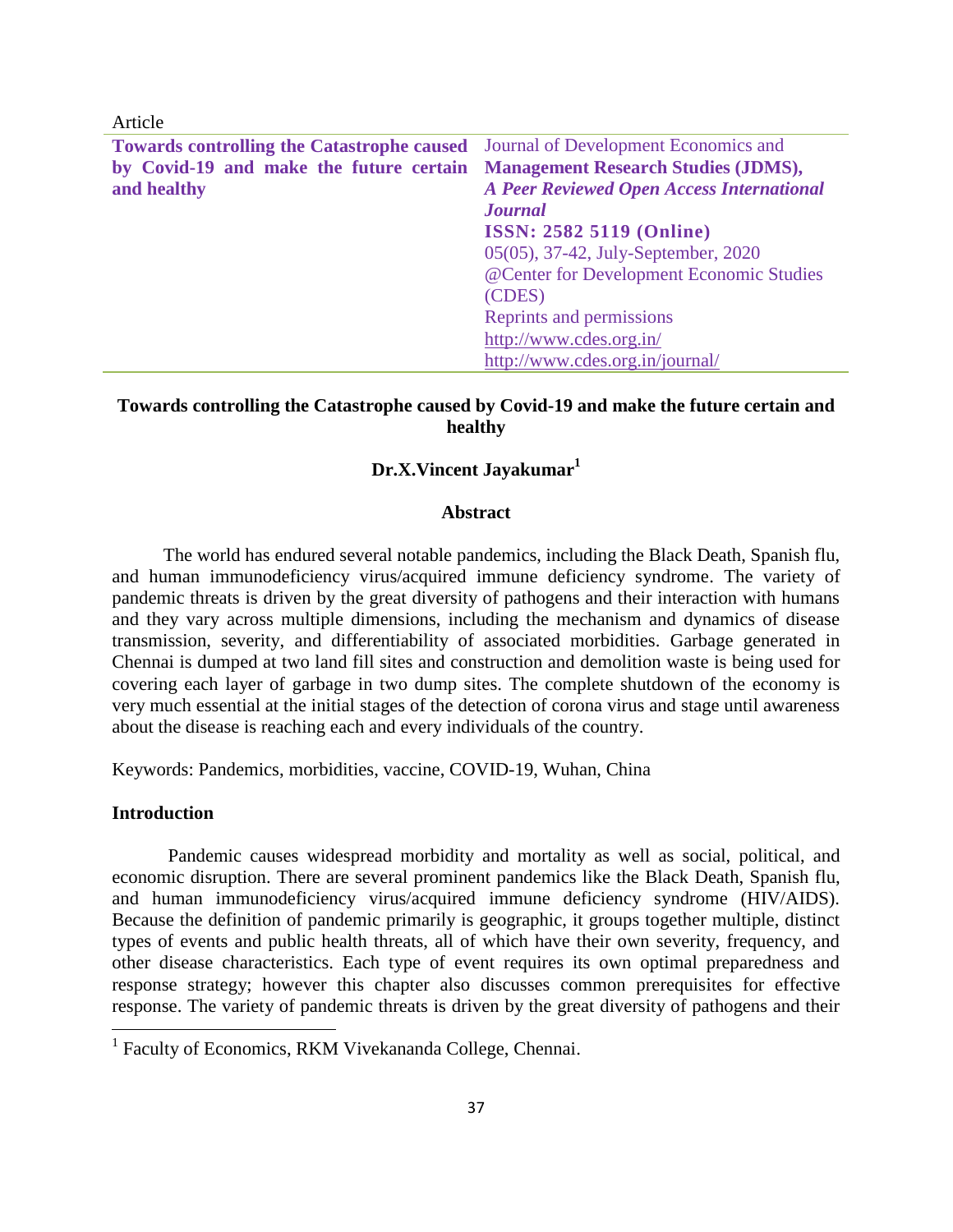interaction with humans. Pathogens vary across multiple dimensions, including the mechanism and dynamics of disease transmission, severity, and differentiability of associated morbidities. These and other factors determine whether cases will be identified and contained rapidly or whether an outbreak will spread (Fraser and others 2004). As a result, pathogens with pandemic potential also vary widely in the scale of their potential health, economic, and sociopolitical impacts as well as the resources, capacities, and strategies required for mitigation. And of late a new pandemic in COVID-19 is the name given by the World Health Organization (WHO) on February 11, 2020 for the disease caused by the novel Coronavirus SARS-CoV-2. This virus spread from Wuhan, China in late 2019 and since then multiplied worldwide.



#### **Mode of travel and control of Corona virus**

Chennai Comprehensive Mobility Plan 2018-19

The above diagram shows that a mammoth 29 % of the population use two wheelers , 23% travel by bus and 25 % walk .In this the use of two wheelers should be deprived of pillion riders to have healthy ride . Those of travelers travelling by bus should be confined to only seats and no standees be allowed and the same 40 seated bus should be reduced to 20 seated for healthy travel. And those who walk also should be forced to follow the code of conduct like having one metre distance with other pedestrian, the pedestrians should strictly use the pavement, use dust bins, follow traffic rules and should not litter as they like. These measures will help control corona virus. As regards train the number of passengers in the unreserved compartments should be reduced to  $1/4^{\text{th}}$  with sufficient space between passengers.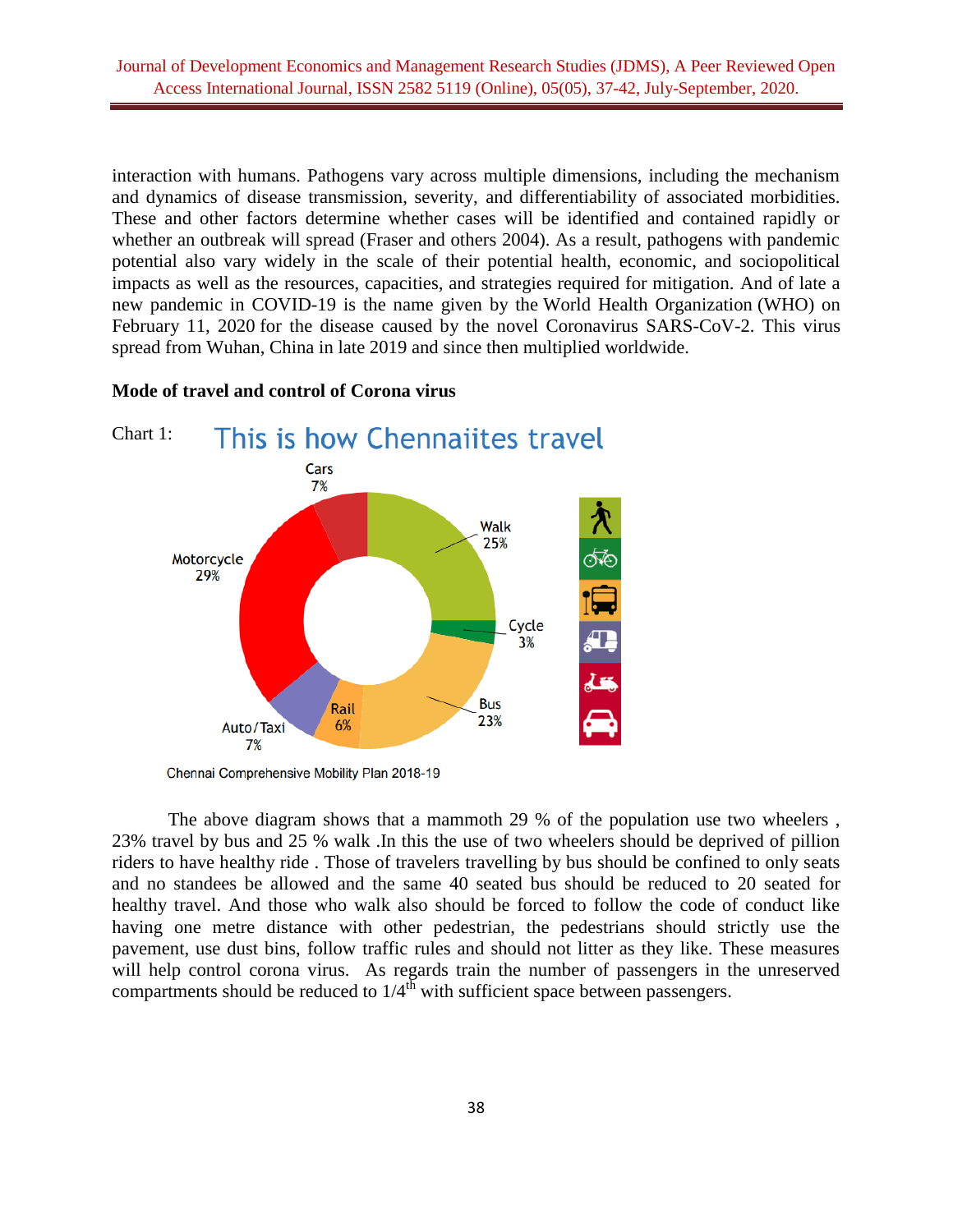### **Poor maintenance and inadequacy of public conveniences**

There are 714 public toilets in the metropolis of Chennai for a whopping 46.81 lakh people. Even, if you grant that there are a number of household toilets, 714 seem woefully inadequate for the city that is on its feet any time of the day and night. Last year, Chennai Corporation had announced that it would set up 100 more toilets on important roads, but around 20 could only be constructed, including two on the Marina Beach.

The question, however, is not only one of adequacy, but also of maintenance of these 714 units, having a direct impact on the health, hygiene and sanitation standards of the city. In a recent study done by Transparent Chennai, a unit of the Centre for Development Finance, at the city-based Institute for Financial Management and Research, it was found that there are issues with cleanliness, power and water supply to the toilets. And this is therefore an important factor deciding the control of any virus.

### **Waste generation and disposal in Chennai**

At present Garbage generated in Chennai is dumped at two land fill sites and construction and demolition waste is being used for covering each layer of garbage in two dump sites. For remediation of the existing Landfill or scientific closure and to have the Integrated waste processing facilities with waste to energy plant as component at the existing Kodungaiyur and Perungudi dump sites, the Transaction Advisory Consultant have prepared DFR and sent for approval of the competent Authority and simultaneously the RFP documents are under preparation. Number of Disposal Sites are Two (Kodungaiyur and Perungudi). The clearing and removal of garbage should be done during the night or when the traffic is very minimum. In other words the removal of garbage from the city be in the early morning or late night. The corporation should also see that the garbage is safely cleared. The workers from the corporation be given off during the day as they should work on night shifts. As major wastes generated are from residential areas with 68% and the corporation authorities should be more concerned about the safe disposal of such wastes to prevent any infection through virus.

| S.No | <b>Source of Wastes</b> |                 |
|------|-------------------------|-----------------|
|      | Residential             | 68 %            |
|      | Commercial              | $16\%$          |
|      | Schools,                | $14\%$          |
|      | Institutions            |                 |
|      | Industrial              | $2 \frac{0}{0}$ |

Table 1: Distribution of wastes generated in Chennai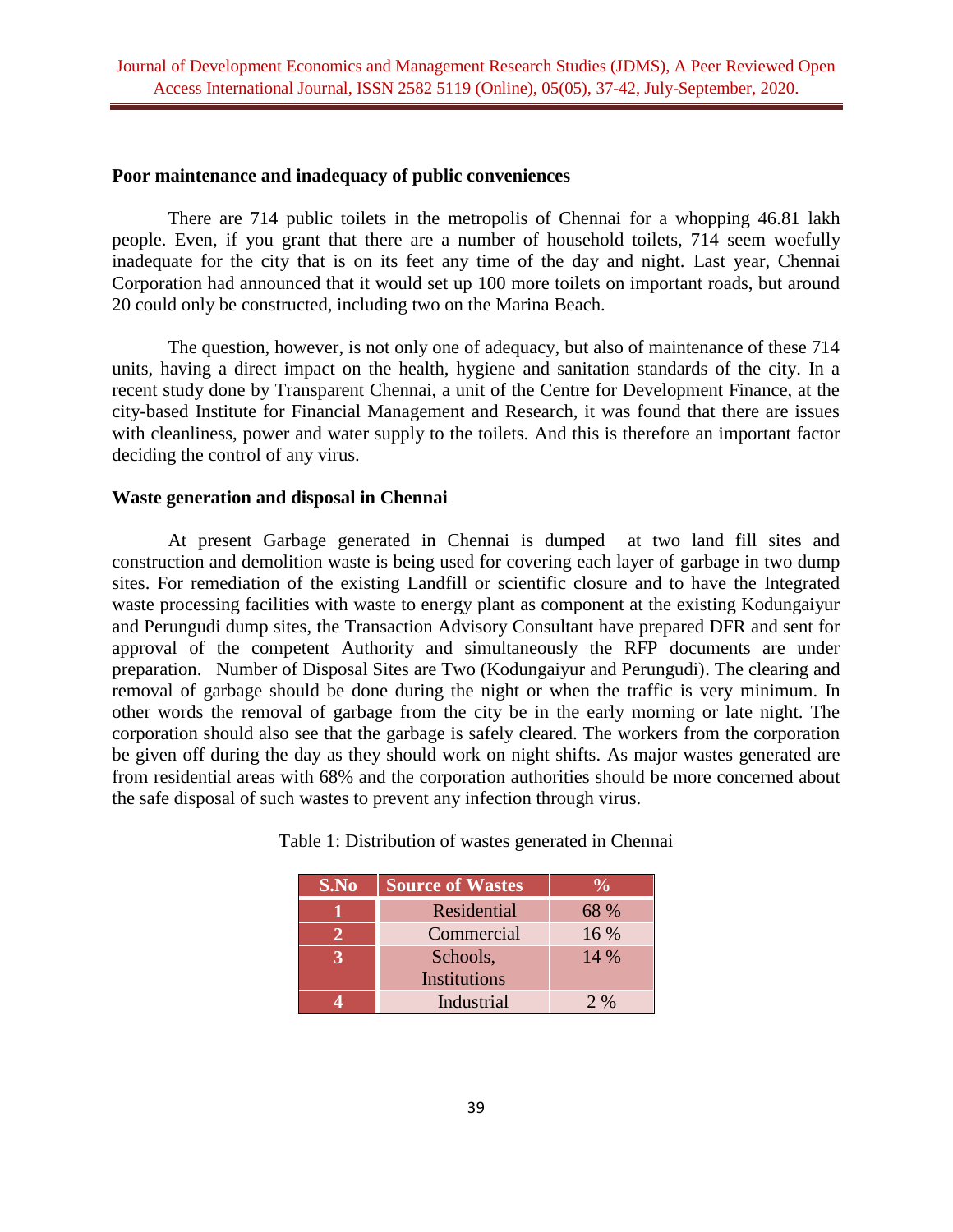#### **Coronavirus vaccine could control the Covid 19 ?**

A vaccine would normally take years, if not decades, to develop. Researchers hope to achieve the same amount of work in only a few months. Most experts think a vaccine is likely to become available by mid-2021, about 12-18 months after the new virus, known officially as Sars-CoV-2, first emerged. Vaccine development, on average, takes 10.71 years from the preclinical phase, and has a market entry probability of 6%, according to a study in peer reviewed journal, PLOS One. The development includes at least three human trials to test their safety, dosage and the strength and duration of the protection they offer, followed by production, licensure, deployment of vaccines and plans for post-marketing surveillance.

"With Covid-19, the goal is to develop, test and manufacture a vaccine on a scale of hundreds of millions of doses within 12 to 18 months. Since the vaccine will be needed very quickly, an unprecedented approach has been taken by the companies. Since approvals are expected for an emergency use of the vaccine, they will start mass manufacturing as soon as they finish phase 2 trials and move to phase 3, and, in doing so, risk the failure of phase 3. In such cases, consortiums and countries fund for risk reduction and provide market commitments," said Dr N K Ganguly, former director general, Indian Council of Medical Research (ICMR). That would be a huge scientific feat and there are no guarantees it will work. Four corona viruses already circulate in human beings. They cause common cold symptoms and we don't have vaccines for any of them.

## **Plasma therapy for controlling Corona virus**

Plasma therapy is being treated as yet another complementary treatment to help the COVID-19 patients recover. The convalescent plasma therapy involves transfusing a blood component known as plasma from the body of people who have recovered from the virus attack to the severely ill patients or Coronavirus patients who are at a high risk. This is said to help in kick starting the passive immunity in the patient and could help those whose bodies aren't producing enough antibodies to curb the disease.

Several hospitals across India have dived in to use plasma therapy for treating the Coronavirus patients including Uttar Pradesh, Rajasthan, Delhi, Maharashtra, and Madhya Pradesh. Delhi Health Minister had reported that six severely ill patients of COVID-19 had nearly recovered after the usage of convalescent plasma therapy. However, it is important to note that there are no definitive studies that show the effectiveness of plasma therapy in strengthening the immune system against the disease. Moreover, the Union Health Ministry has advised against considering plasma therapy as the ultimate treatment to battle the highly infectious disease as it is at an experimental stage and has the potential to cause life-threatening transfusion-related complications.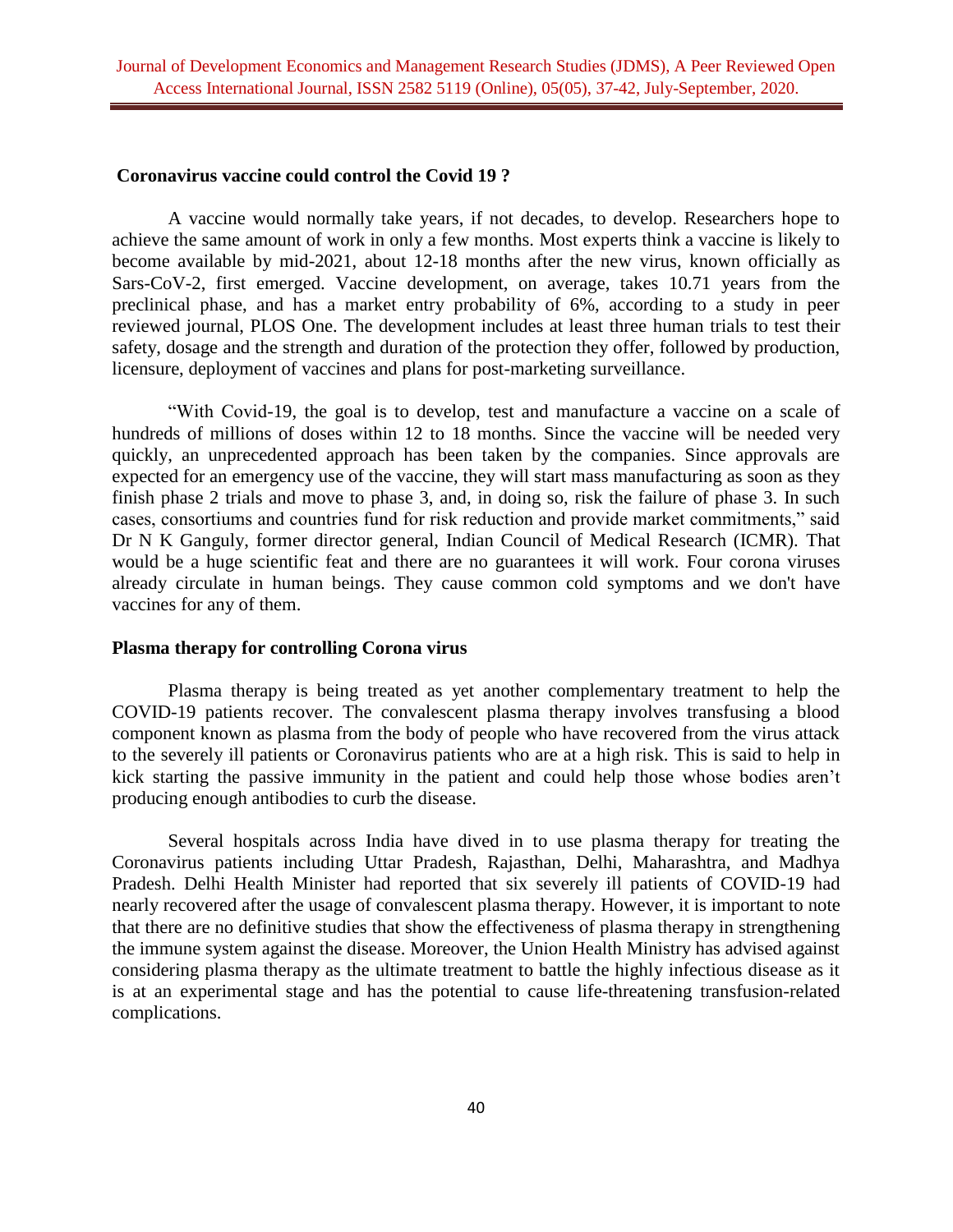### **Non allopathic preventive treatment for Corona virus infection**

Three types of traditional herbal practices, Ayurveda, homoeopathy, and unani, were suggested by the ministry of AYUSH as a preventive measure. Drinking Shadang paniya powder – a liquid ayurvedic medicine which consists of musta, parpat, usheer, Chandan, udeechya, and nagar – was an example. Another example was taking 5 grams of Agastya harityaki – an ayurvedic medicine commonly used for respiratory problems – twice per day with warm water, samshamani vati 500mg twice per day, 5 grams of trikatu powder (consisting of pippali, marich, and shunthi) and drinking tulasi leaves boiled in water.

Arsenicum album 30 – the homoeopathy medicine derived from arsenic – was suggested to be taken on an empty stomach for three days as a prophylactic medicine against possible Coronavirus infection. Unani practices, such as taking 3 to 5 grams of khamira marwareed per day as a prophylactic measure or preparing a concoction of herbs consisting of Cydonia oblonga, jujube linn, and cordia myxa linn, were the other suggestions. The ministry has stressed that the above are preventive measures and not a treatment advice."The Ministry of AYUSH is issuing the advisory as preventive measure and not claiming to be a treatment advice for the Coronavirus infection.

#### **Using environmental and engineering controls**

These controls address the basic infrastructure of the health care facility and aim to ensure adequate ventilation in all areas in the health care facility, as well as adequate environmental cleaning. Additionally, separation of at least 1 metre should be maintained between all patients. Both spatial separation and adequate ventilation can help reduce the spread of many pathogens in the health care setting. Ensure that cleaning and disinfection procedures are followed consistently and correctly. Cleaning environmental surfaces with water and detergent and applying commonly used hospital disinfectants (such as sodium hypochlorite) is effective and sufficient. Manage laundry, food service utensils and medical waste in accordance with safe routine procedures

# **Shut down and control of Corona Virus**

 The Complete shutdown of the economy is very much essential at the intial stages of the detection of corona virus and stage until awareness about the disease is reaching each and every individuals of the country. India's corona virus lockdown worsens access to mental healthcare: 10.6 percent of India's 1.3 billion population suffers from mental health disorders. In 2017, India passed a law that guarantees the right to mental healthcare. But by not making arrangements for patients during the lockdown, the government may be violating its own law. Step by step the government may relax some restrictions and may have partial lock down.